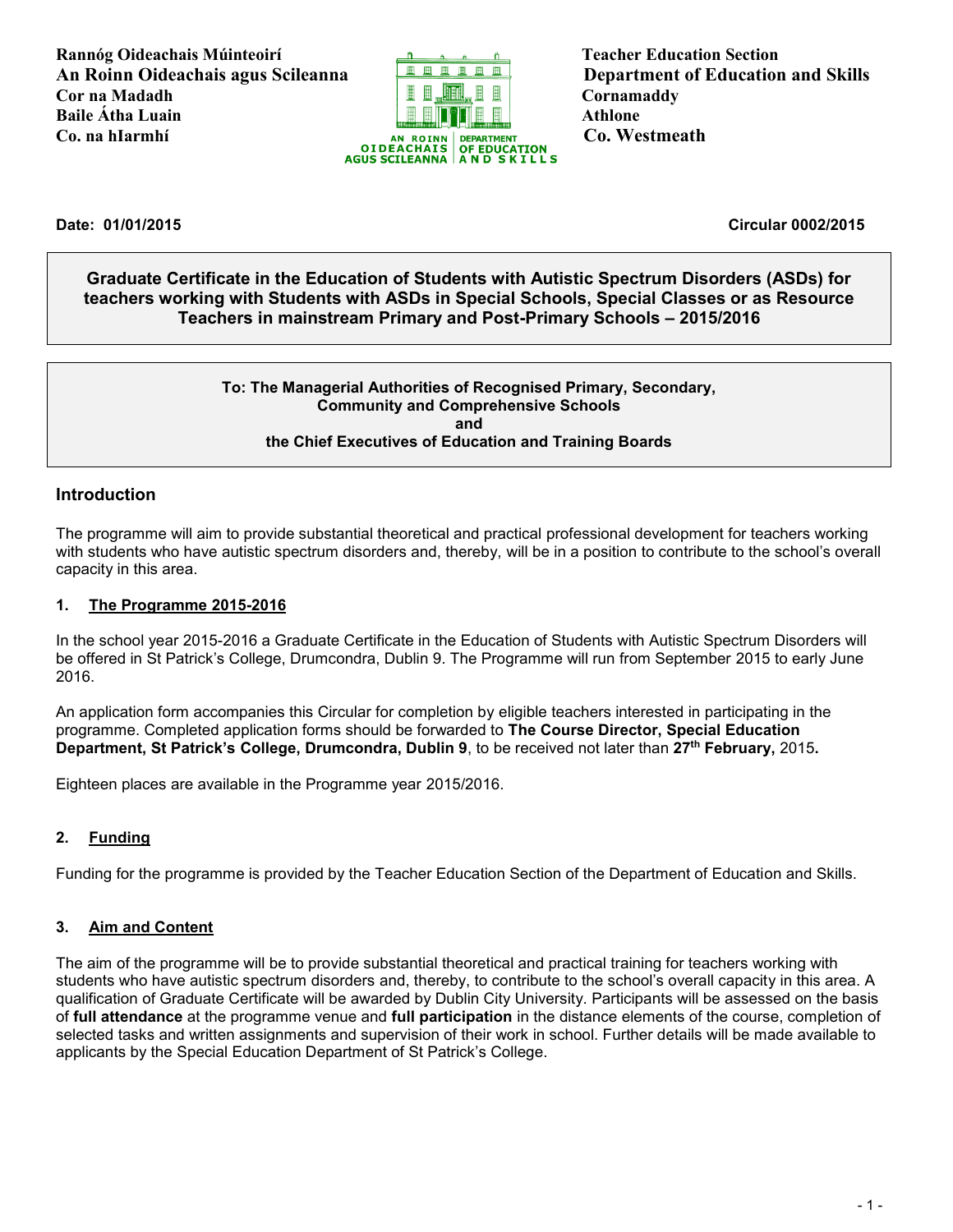## **4. Duration and Organisation**

The programme is one-year, part-time from September 2015 to June 2016, and consists of 3 modules. The course is delivered through distance learning modes, on-site learning at St. Patrick's College and considers teachers' practical engagement with students in schools. The programme is based on participants being released from their schools for three weeks of the academic year.

The programme will include face-to-face tuition, tutorials and visits to other educational settings to observe examples of exemplary practice. The distance element of the course will include online synchronous and asynchronous engagement (course materials, online lectures and discussion fora).

## **5. Eligibility**

### **Please note that all teachers must be registered in accordance with Section 31 of the Teaching Council Act, 2001. Please refer to the Teaching Council website** [www.teachingcouncil.ie](http://www.teachingcouncil.ie/) **for further information.**

This programme is for registered teachers who hold a post currently funded by the Department of Education and Skills and who are currently working with students with Autistic Spectrum Disorders (ASDs) or who will be working with students with ASDs for the duration of the Programme in recognised Primary Schools including Special Schools and recognised Post-Primary Schools. **The programme is designed specifically to assist teachers in meeting the learning and teaching needs of students with ASDs.** Potential applicants must therefore have a teaching role in relation to students with ASDs.

**(a) Primary:** 

**Teachers will be required to forward a copy of their Registration Certificate or Confirmation of Registration letter<sup>1</sup> from the Teaching Council, when submitting their application form. If the "Education Sector(s)" field is blank, teachers will be required to provide evidence that they have qualifications suitable to teach in either the mainstream primary sector or to teach students with Special Educational Needs or students requiring Learning Support in the primary sector.**

Applicants from Primary Schools should have successfully completed their probationary period.

**(b) Post-primary:**

**Teachers will be required to forward a copy of their Registration Certificate or Confirmation of Registration letter (see footnote below) from the Teaching Council, when submitting their application form. If the "Education Sector(s)" field is blank, teachers will be required to provide evidence that they have qualifications suitable to teach in either the mainstream post-primary sector or to teach students with special educational needs or students requiring learning support in the post-primary sector.**

Applicants from Post-Primary Schools should have successfully completed their Induction and Post Qualification Employment (PQE)

**(c) Special Schools:**

a<br>B

**Teachers will be required to forward a copy of their Registration Certificate or Confirmation of Registration letter (see footnote below) from the Teaching Council, when submitting their application form. If the "Education Sector(s)" field is blank teachers will be required to provide evidence that they have qualifications suitable to teach either in the mainstream primary or postprimary sectors or to teach students with special educational needs or students requiring learning support in the primary or post-primary sector or to teach in special school settings.**

Applicants from Special Schools should have successfully completed their probationary period.

While teachers are completing this programme and for a reasonable period of time following completion of the programme, it is advised that school management make every effort to ensure that students with ASDs continue to benefit from the teacher's knowledge and expertise in this area, through assigning the learning and teaching of students with ASDs to the teacher concerned. Collaborative practices, such as team-teaching, can also form a part of these arrangements.

In order to participate in the programme, teachers will need access to a computer and the Internet.

Candidates should note that evidence of having completed Garda vetting is required for participation in the course.

Confirmation of Registration letter is available to download from the Registered Teacher Login Facility on the Teaching Council websit[e www.teachingcouncil.ie](http://www.teachingcouncil.ie/)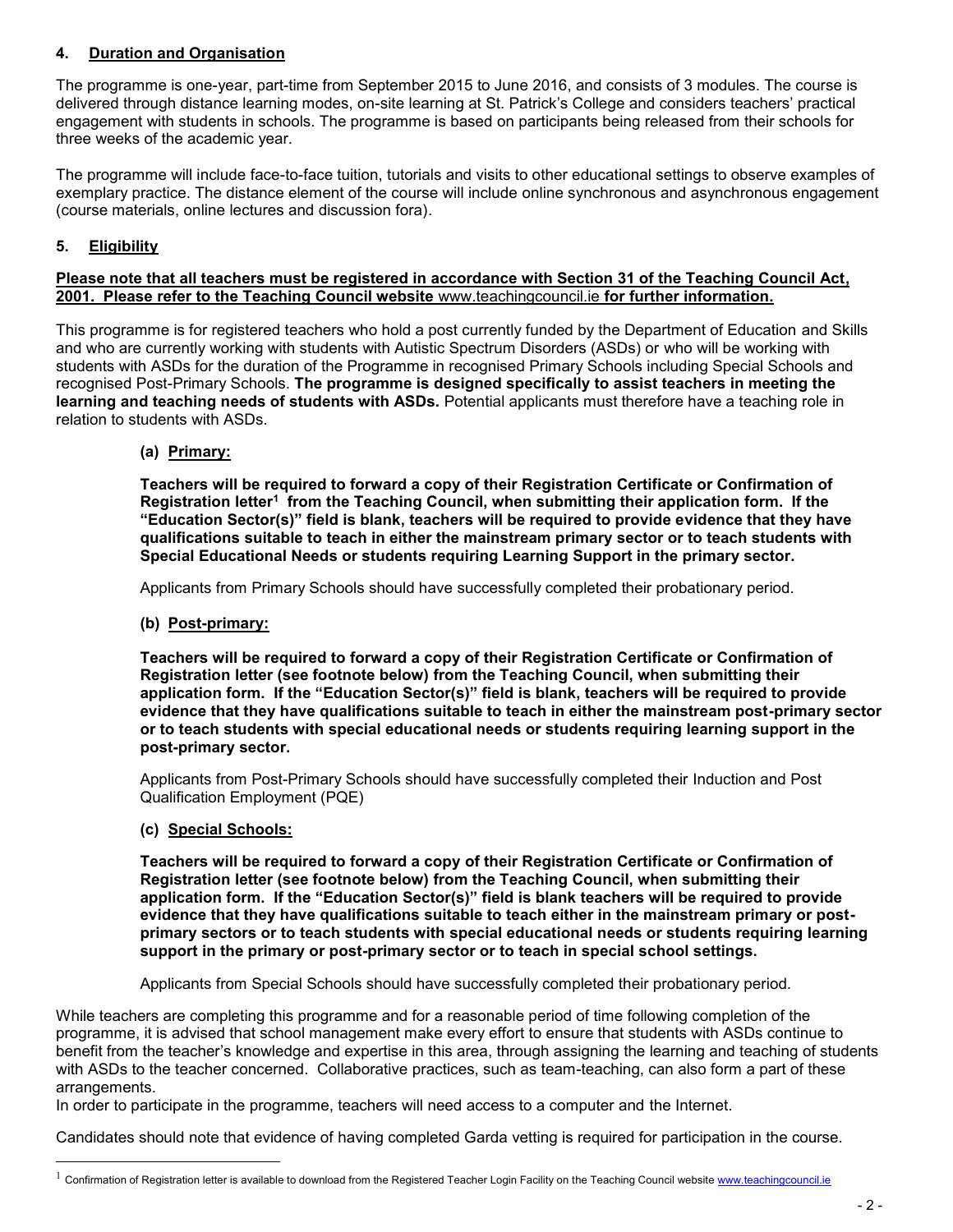### **6. Applications and Selection**

An Application Form accompanies this Circular for completion by eligible teachers interested in participating in the programme.

Normally, applications will be accepted from not more than one teacher per school who meets the requirements outlined in this Circular.

### *Important*

Eligible teachers nominated by their school authorities who wish to be considered for admission to the **Graduate Certificate Programme** should send their applications to **The Course Director, Special Education Department, St. Patrick's College, Drumcondra, Dublin 9** to be received not later than **27th February 2015. Phone: (01) 8842031; Fax: (01) 8842294; email: [sped.dept@spd.dcu.ie.](mailto:sped.dept@spd.dcu.ie)**

Applicants for this programme are **not** required to attend for interview.

### **7. Fees**

No fee or registration charges will apply for applicants eligible under the terms of this Circular.

### **8. Travel and Subsistence**

Travel and subsistence will be provided for any of the face-to-face elements of the programme in accordance with Teacher Education Section rates.

### **9. Extra Personal Vacation**

No extra personal vacation will be allowed in respect of participation in this Course.

### **10. Substitution**

Substitution, which must be approved by the managerial authority of the school/ETB, will be allowed. The substitution must be deemed necessary to cover the approved periods of absence of the teacher from teaching duty for attendance at the course. Documentation from the college specifying the absence details must be retained by the school. **It should be noted that paid substitution cover will not be provided by the Department of Education and Skills where a teacher takes personal leave during the block release element of the Programme.**

### **11. Salary Arrangements**

All teachers on release from their school under the terms of this Programme will continue to receive their salary in the usual way.

### **12. Allowances**

Please note that successful completion of this Programme will not result in any entitlement to additional remuneration from the Department of Education and Skills.

### **13. Master's Programme**

Teachers who successfully complete the Graduate Certificate in the Education of Pupils with Autistic Spectrum Disorders (ASDs) may be eligible to apply for the Diploma in Special Educational Needs and to progress to a Masters in Special Educational Needs at St. Patrick's College. Further information on potential pathways is available on the St. Patrick's College website, www.spd.dcu.ie.

Eddie Ward Principal Officer

January 2015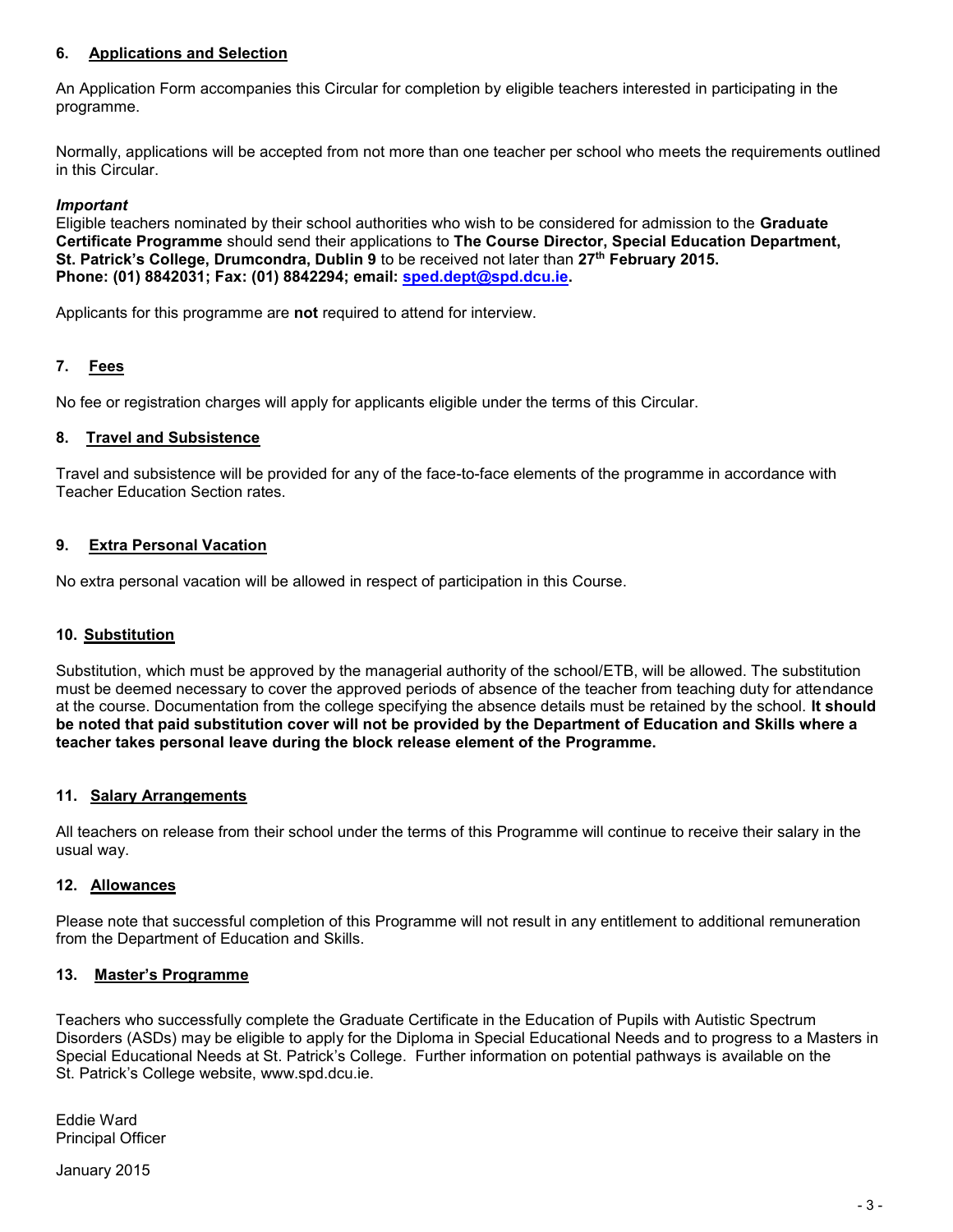# **Graduate Certificate in the Education of Students with Autistic Spectrum Disorders (ASDs) - 2015-2016**

# *Application form*

### Please complete and return to: **The Course Director, Special Education Department, St. Patrick's College, Drumcondra, Dublin 9 by 27th February 2015**

**Phone: (01) 8842031 Fax: (01) 8842294 email address: [sped.dept@spd.dcu.ie](mailto:sped.dept@spd.dcu.ie)**

### **1. Personal Details**

|                                                                                              | School: <u>Alexander Alexander Alexander Alexander Alexander Alexander Alexander Alexander Alexander Alexander Alexander Alexander Alexander Alexander Alexander Alexander Alexander Alexander Alexander Alexander Alexander Ale</u> |
|----------------------------------------------------------------------------------------------|--------------------------------------------------------------------------------------------------------------------------------------------------------------------------------------------------------------------------------------|
|                                                                                              |                                                                                                                                                                                                                                      |
|                                                                                              |                                                                                                                                                                                                                                      |
|                                                                                              |                                                                                                                                                                                                                                      |
|                                                                                              |                                                                                                                                                                                                                                      |
|                                                                                              |                                                                                                                                                                                                                                      |
|                                                                                              |                                                                                                                                                                                                                                      |
| Please state Year of fulfilling Induction and Probation/PQE requirement: ___________________ |                                                                                                                                                                                                                                      |
|                                                                                              |                                                                                                                                                                                                                                      |
| 2.                                                                                           | Registration Details (Per Teaching Council Registration Certificate or Confirmation of Registration letter)*                                                                                                                         |
|                                                                                              | Teacher Registration Number _________________________Education Sector ______________________________                                                                                                                                 |
| Do you hold current Garda Vetting? Yes □ No □                                                |                                                                                                                                                                                                                                      |

\* A copy of the **Registration Certificate** or a **Confirmation of Registration letter** must accompany this form.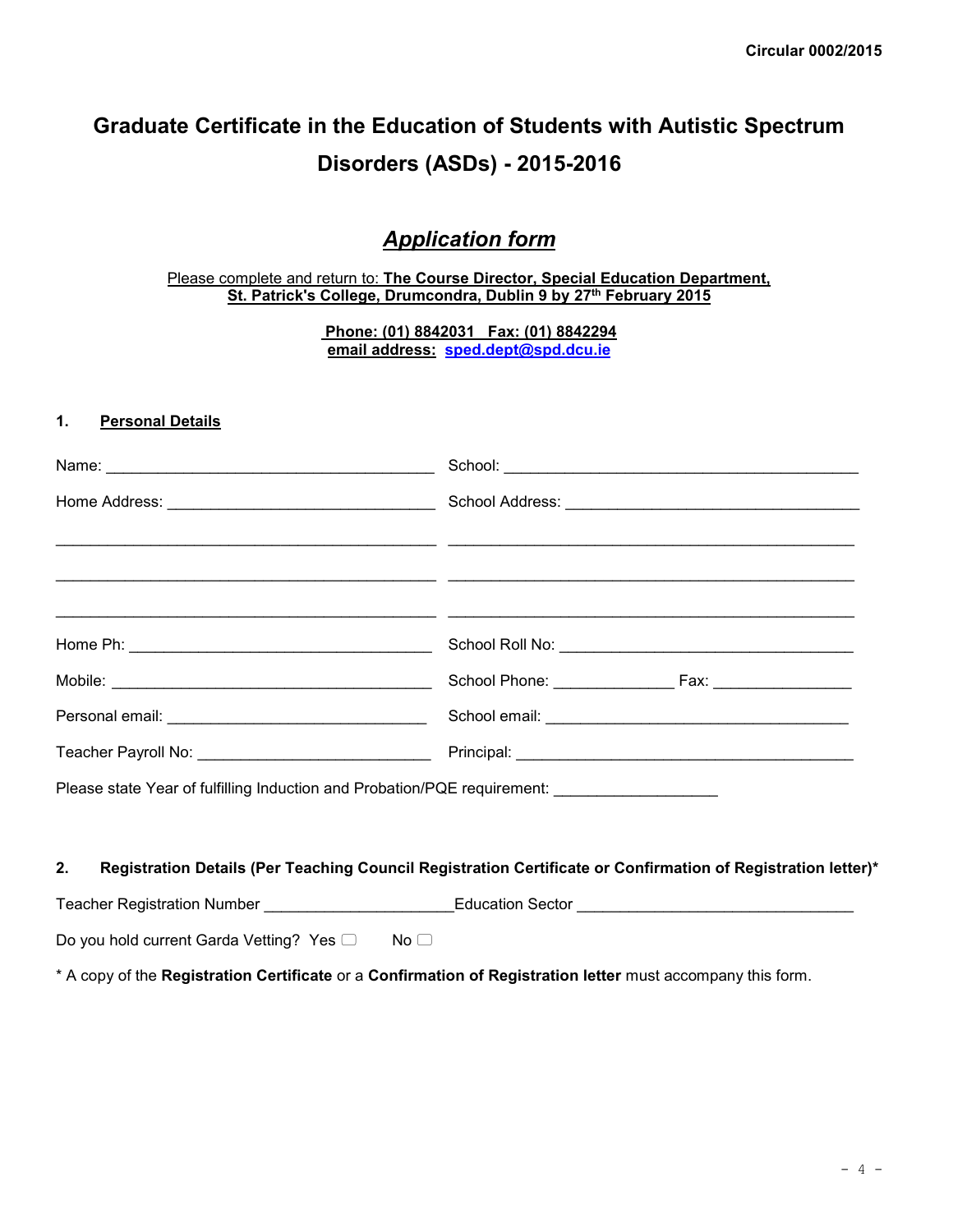# **3**. **Current Teaching Position**

|  | <b>3 (a)</b> Please tick which of the following best describes your current Employment Status: |  |  |
|--|------------------------------------------------------------------------------------------------|--|--|

| Contract of Indefinite Duration (CID)                                                                     |           |
|-----------------------------------------------------------------------------------------------------------|-----------|
| <b>Fixed Term Contract</b>                                                                                |           |
| Permanent                                                                                                 |           |
|                                                                                                           |           |
|                                                                                                           |           |
| If employed in a Part Time capacity, for how many hours are you employed?                                 |           |
| 3 (b) Please tick which of the following best describes the teaching position you will hold in 2015/2016: |           |
| <b>Mainstream Primary School</b>                                                                          |           |
| Class teacher who is teaching a significant number of students with ASDs                                  |           |
| Resource teacher for students with special educational needs, currently teaching students with ASDs       | $\Box$    |
| Learning/Language Support Teacher currently teaching students with ASDs                                   | $(\quad)$ |
| Teacher in a special class for students with ASDs                                                         | $\Box$    |
| Teacher in a special class for students with special educational needs, which includes students with ASDs |           |
|                                                                                                           |           |
| How many students with ASD do you teach? _______________                                                  |           |
| <b>Mainstream Post-Primary School</b>                                                                     |           |
| Subject teacher, where a significant number of students with ASDs are accessing the subject area (specify |           |
| How many students with ASD do you teach?<br>$\circ$                                                       |           |
| Resource Teacher for students with special educational needs, currently teaching students with ASDs       |           |
| o How many students with ASD do you teach?                                                                |           |
| How many hours teaching students with ASD, each week, in total?<br>$\circ$                                |           |
| Learning/Language Support, currently teaching students with ASDs                                          |           |
| $\circ$                                                                                                   |           |
| How many hours teaching students with ASD, each week, in total?<br>$\circ$                                |           |
| Part Time Teacher in a special class for students with ASDs                                               |           |
| $\circ$                                                                                                   |           |
| How many hours teaching students with ASD, each week, in total? __________<br>$\circ$                     |           |
| Full Time Teacher in a special class for students with ASDs                                               |           |
| $\circ$                                                                                                   |           |
| How many hours teaching students with ASD, each week, in total?<br>$\circ$                                |           |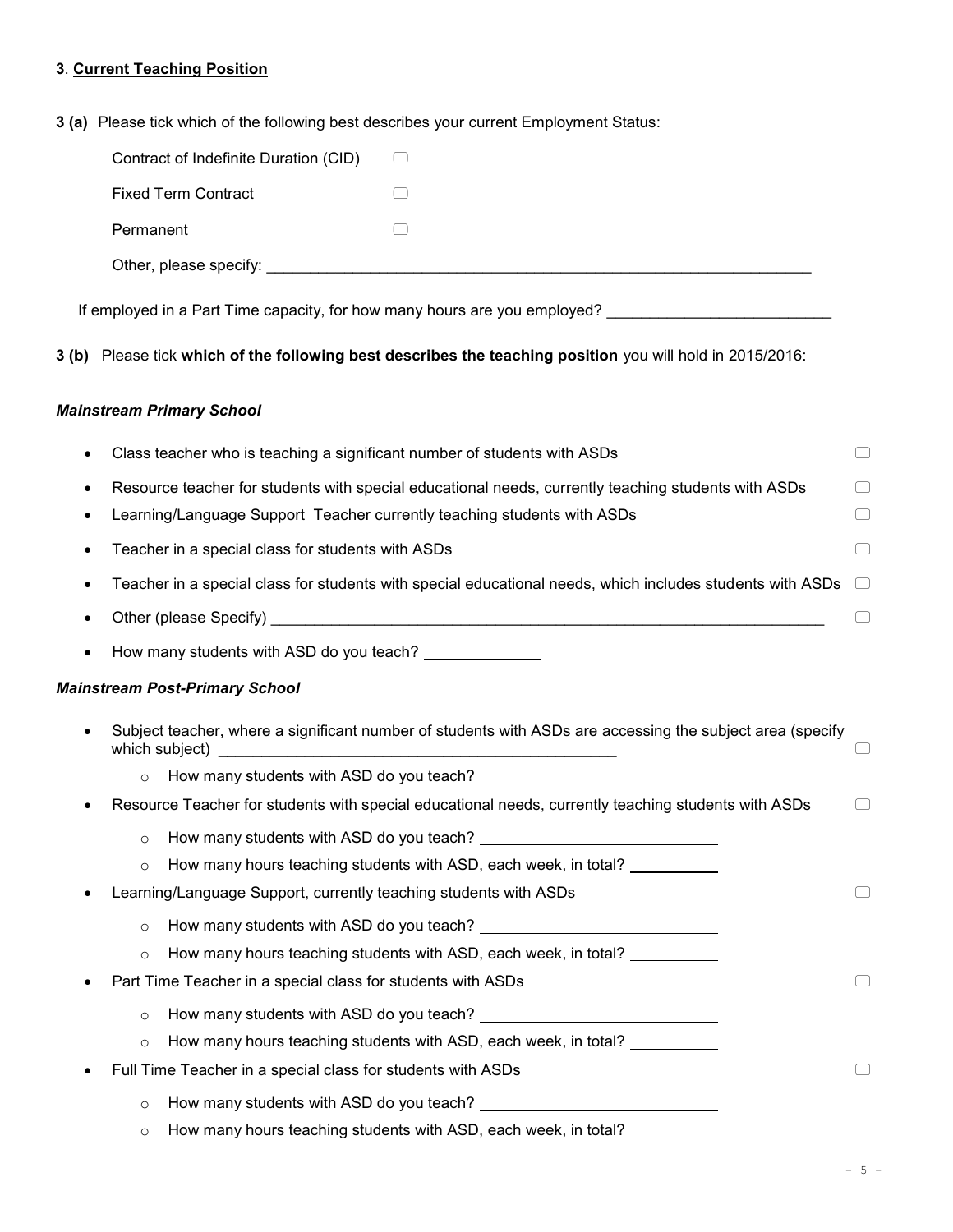|                  | Teacher in a special class for students with special educational needs, which includes students with ASDs                                                                                                                            |  |
|------------------|--------------------------------------------------------------------------------------------------------------------------------------------------------------------------------------------------------------------------------------|--|
|                  | Other (please Specify) <b>Container and Container and Container and Container and Container and Container and Container and Container and Container and Container and Container and Container and Container and Container and Co</b> |  |
|                  | <b>Special School</b>                                                                                                                                                                                                                |  |
|                  | Class teacher teaching students with special educational needs, which includes students with ASDs                                                                                                                                    |  |
|                  | Class teacher teaching students with ASDs                                                                                                                                                                                            |  |
|                  | Subject teacher, where students with ASDs are accessing the subject area.<br>(specify which subject) (specify which subject)                                                                                                         |  |
|                  | Principal of a Special School where the Principal is in a teaching role and has students with ASDs<br>in his/her class                                                                                                               |  |
| $\bullet$        | How many students with ASD do you teach?                                                                                                                                                                                             |  |
|                  |                                                                                                                                                                                                                                      |  |
| 3 <sub>(c)</sub> | Please state:                                                                                                                                                                                                                        |  |
|                  | Your total number of years teaching                                                                                                                                                                                                  |  |
|                  | Number of years teaching in your present school<br>$\bullet$                                                                                                                                                                         |  |
|                  | Number of years teaching students with ASDs                                                                                                                                                                                          |  |
|                  | When were you appointed to your present post                                                                                                                                                                                         |  |
|                  | Date of establishment of this post                                                                                                                                                                                                   |  |

**3 (d)** Please give a brief description of the students, stating categories of special educational need, with whom you currently work: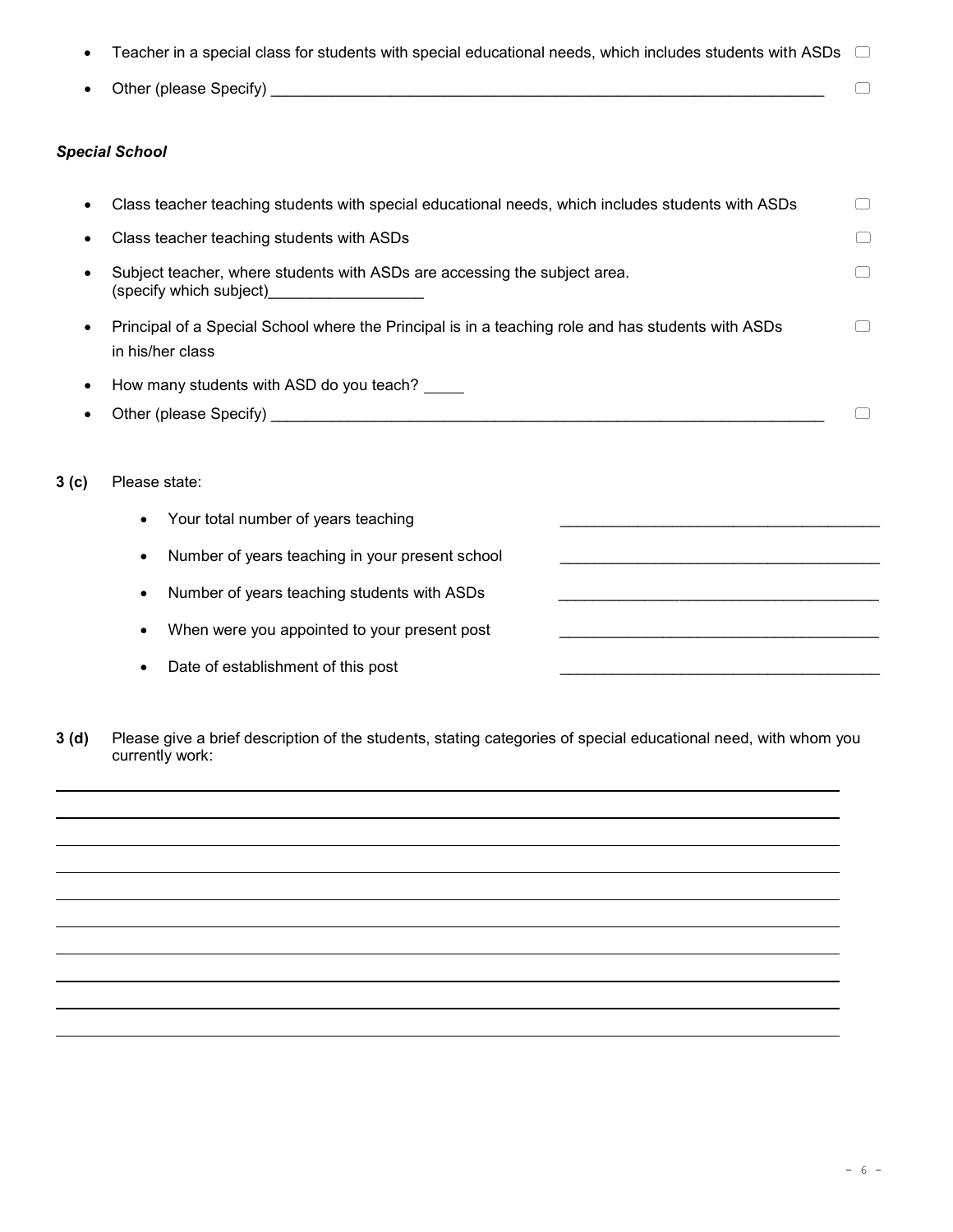**3 (e)** For the school year 2015/2016, how many hours per week will you be timetabled in the following areas of work:

| Special Class (include designation of special class):        |                |  |
|--------------------------------------------------------------|----------------|--|
| Withdrawal Work:                                             | Team-Teaching: |  |
| Consultation with Colleagues/Parent/Others (please specify): |                |  |
| Other (please specify):                                      |                |  |

**Please confirm with your Principal that you are, or will be, working with students with ASDs for the duration of the Programme.** 

**I have certified with my Principal that this will be the case: Yes: □ No: □** 

### **4. Mainstream School Only: Range of Support Services**

**4 (a)** Excluding your position, please specify the range of support services currently in your school (state number)

| Learning Support Teachers                                     |  |
|---------------------------------------------------------------|--|
| Resource Teachers for students with special educational needs |  |
| <b>Special Class Teachers</b>                                 |  |
| Other (please specify)                                        |  |

**4 (b)** Have you previously attended a course (short/Post-Graduate) pertaining to special education? Yes  $\Box$  No  $\Box$ 

| Topic | Date | Duration | Venue |
|-------|------|----------|-------|
|       |      |          |       |
|       |      |          |       |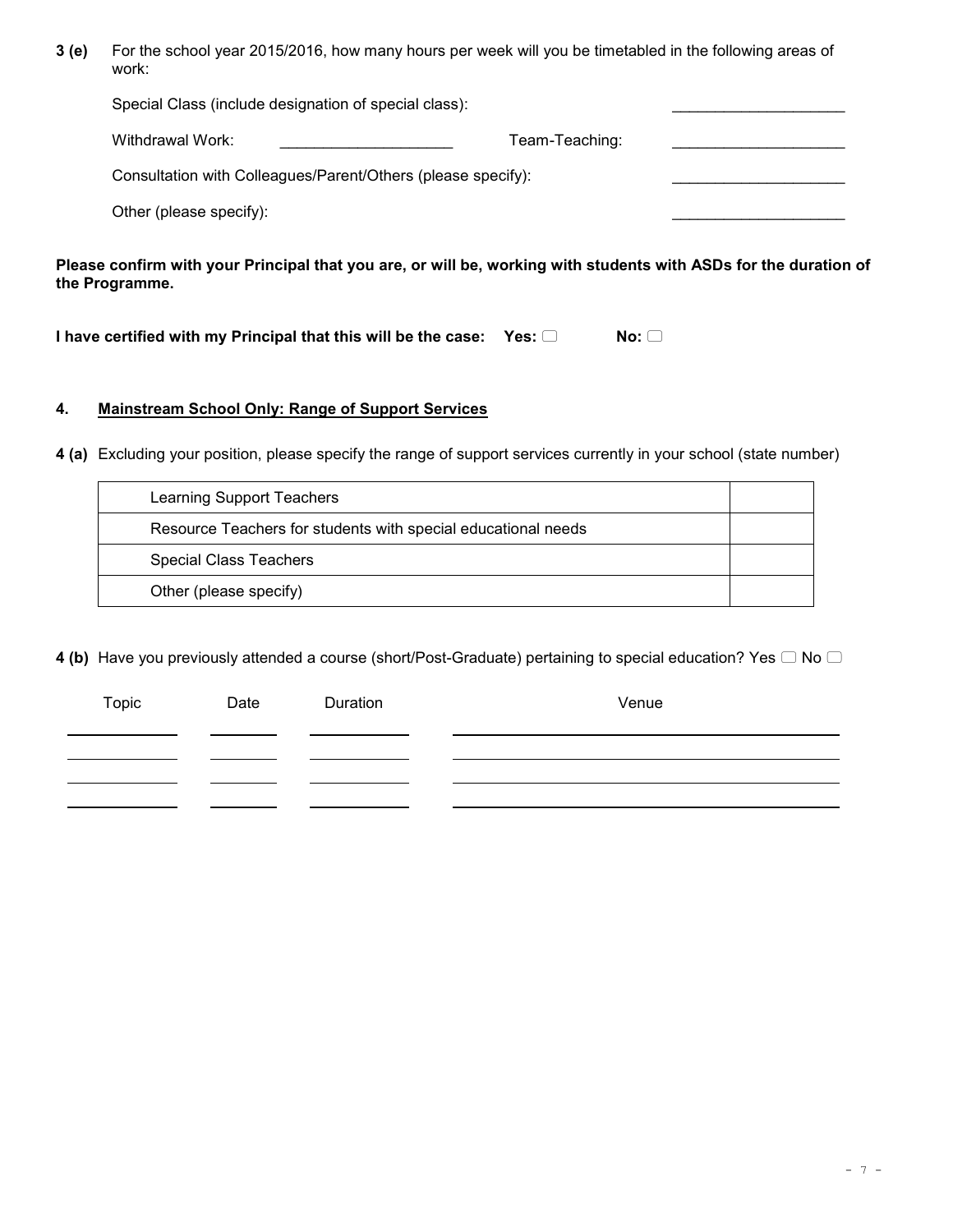# **5. Previous Teaching Experience**

| 5 (a) Number of years teaching mainstream classes: _____________________________                                                                                                                                              |                                                                                           |
|-------------------------------------------------------------------------------------------------------------------------------------------------------------------------------------------------------------------------------|-------------------------------------------------------------------------------------------|
| Name and Address of School(s):                                                                                                                                                                                                | Dates:                                                                                    |
| the control of the control of the control of the control of the control of the control of the control of the control of the control of the control of the control of the control of the control of the control of the control |                                                                                           |
| 5 (b) Prior to taking up your current teaching position, please state number of years in special schools / special classes                                                                                                    |                                                                                           |
| Name and Address of School(s):<br>(Please specify teaching role):                                                                                                                                                             | Dates:                                                                                    |
|                                                                                                                                                                                                                               | the control of the control of the control of the control of the control of the control of |
| 5 (c) Any other relevant experience in educational settings:                                                                                                                                                                  |                                                                                           |
|                                                                                                                                                                                                                               |                                                                                           |
|                                                                                                                                                                                                                               |                                                                                           |

# **6. Professional or other qualifications held**

| <b>College, University</b><br>or other Awarding<br><b>Body</b> | <b>Dates of attendance</b><br>and whether full-<br>time or<br>part-time | Degree or other<br><b>Qualifications</b><br>obtained/to be<br>obtained | Grade/<br><b>Class</b><br>(if any) | Subject(s) | Date of<br><b>Award</b> |
|----------------------------------------------------------------|-------------------------------------------------------------------------|------------------------------------------------------------------------|------------------------------------|------------|-------------------------|
|                                                                |                                                                         |                                                                        |                                    |            |                         |
|                                                                |                                                                         |                                                                        |                                    |            |                         |
|                                                                |                                                                         |                                                                        |                                    |            |                         |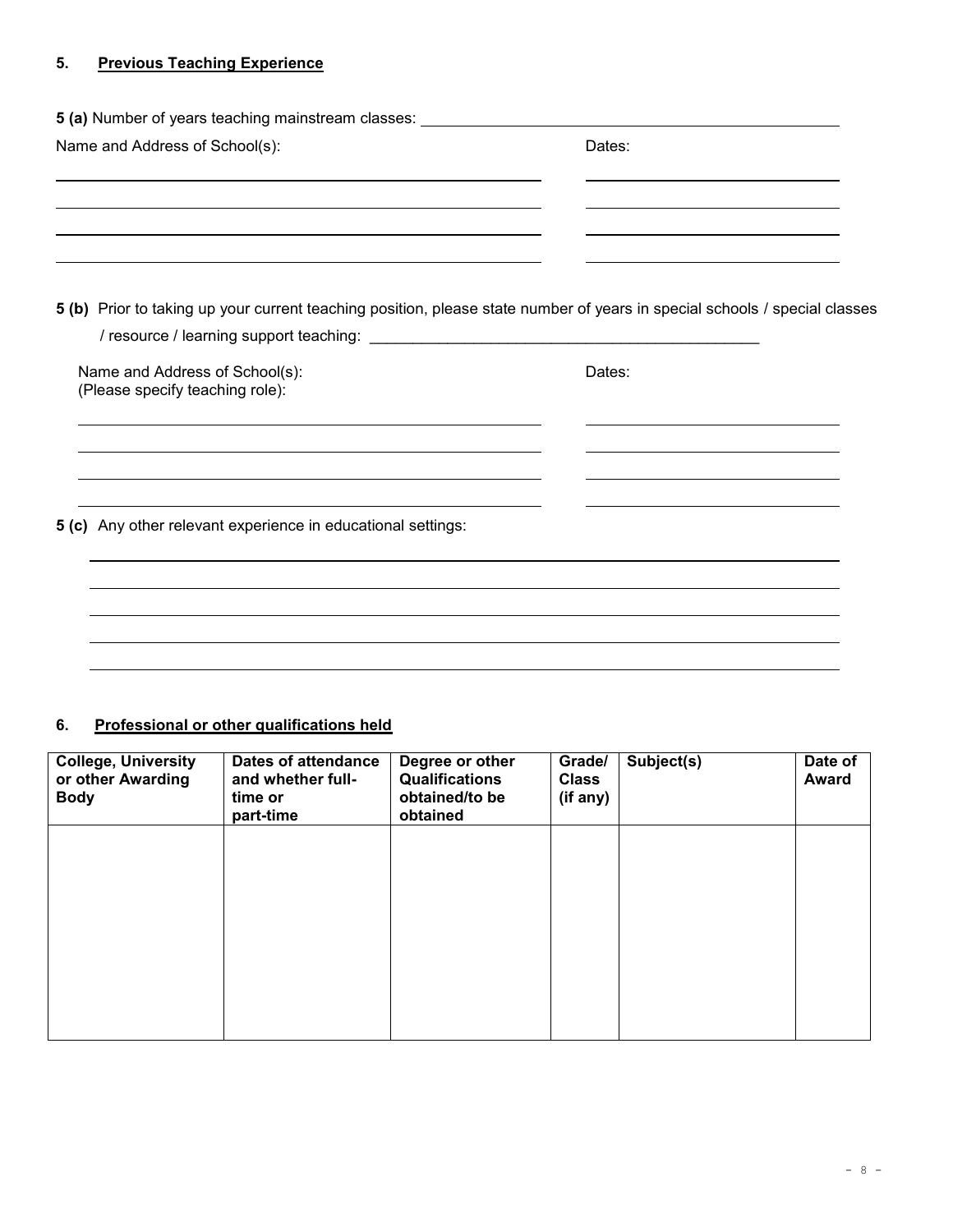## **7. Previous Professional Development (e.g. Induction, SESS, other CPD).**

| Name & Dates of<br>Professional<br><b>Development Course</b> | <b>Duration</b> | Grade/<br><b>Class</b><br>(if any) | Subject(s) | Year of<br><b>Completion of</b><br>Professional<br><b>Development</b><br>Course | <b>Accrediting Body</b> |
|--------------------------------------------------------------|-----------------|------------------------------------|------------|---------------------------------------------------------------------------------|-------------------------|
|                                                              |                 |                                    |            |                                                                                 |                         |
|                                                              |                 |                                    |            |                                                                                 |                         |

### **8***.* **Additional Information**

- **8 (a)** Have you previously applied for the Graduate Certificate in the Education of students with ASD? Yes  $\Box$  No  $\Box$ If yes, what year did you apply? \_\_\_\_\_\_\_\_\_\_\_\_\_\_\_\_\_\_\_\_\_\_\_\_\_\_\_\_\_\_\_\_\_\_\_\_\_\_\_\_\_\_\_\_\_\_\_\_\_\_\_\_\_\_\_\_\_\_
- **8 (b)** Please indicate your reason(s) for seeking a place on this programme

**8 (c)** Please provide any other information that you feel may help in assessing your application for this programme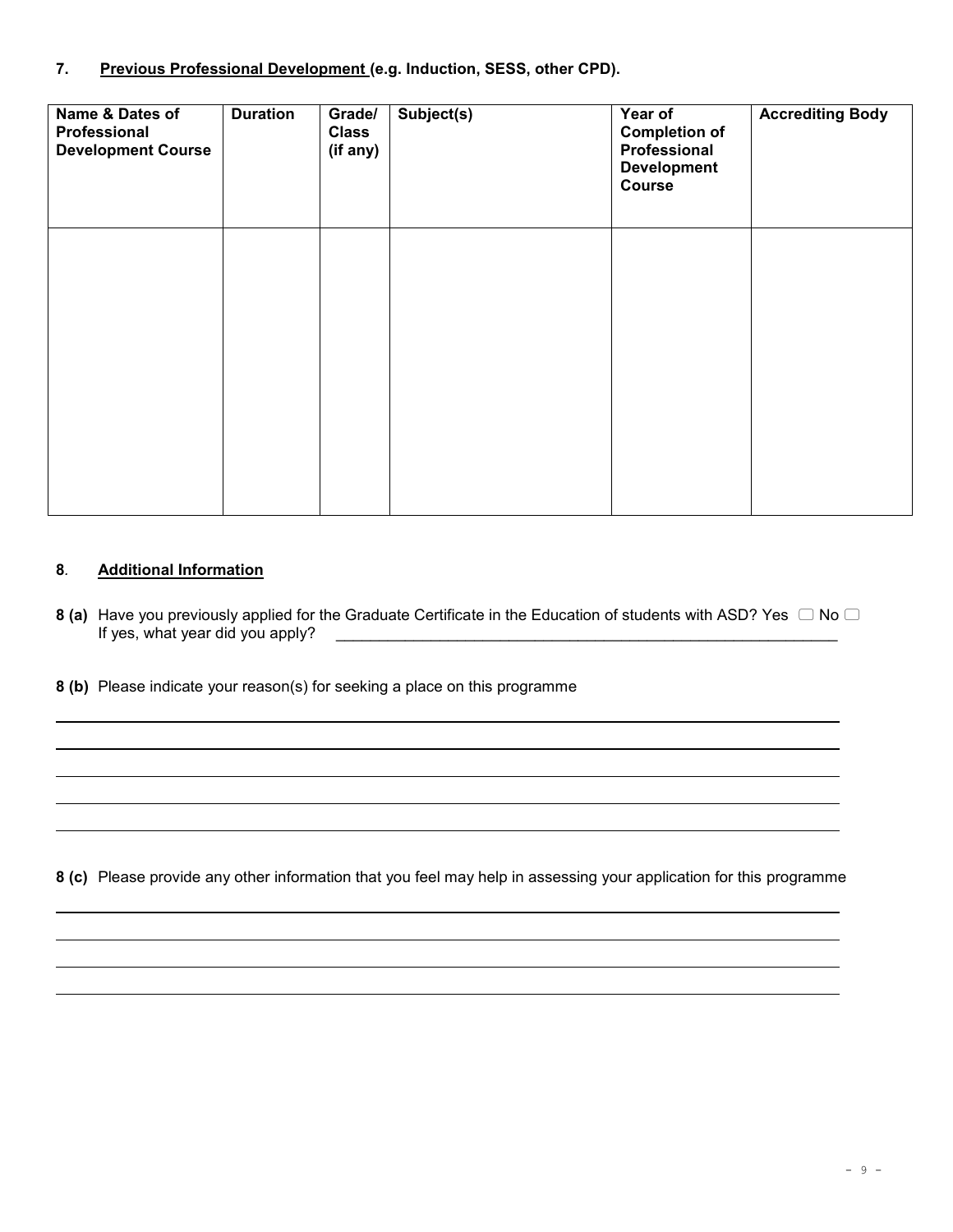| 8 (d) Please indicate your ICT skills:             |                                                                                                  |                           |
|----------------------------------------------------|--------------------------------------------------------------------------------------------------|---------------------------|
| Beginner <sup>1</sup>                              | Competent $\Box$                                                                                 | Advanced <sup>1</sup>     |
| Any other information relevant to your ICT skills: |                                                                                                  |                           |
|                                                    |                                                                                                  |                           |
|                                                    |                                                                                                  |                           |
|                                                    |                                                                                                  |                           |
| 9.                                                 | Name, address and roll numbers of all the schools in which you currently teach, where applicable |                           |
| <b>School Name</b>                                 | <b>School Address</b>                                                                            | <b>School Roll Number</b> |
|                                                    |                                                                                                  |                           |
|                                                    |                                                                                                  |                           |
|                                                    |                                                                                                  |                           |
|                                                    |                                                                                                  |                           |

# **10. To be Completed by the Applicant**

I have read Circular 0002/2015 and I agree to fulfil the necessary conditions of participation in the programme for which I am making application. I certify that all the information given on this form is correct and if admitted to the programme, I undertake to observe all the rules and regulations of St. Patrick's College, Drumcondra, Dublin 9 and to fulfil the necessary conditions of the programme.

I understand that evidence of Garda vetting is required for participation in the course.

**SIGNED:** \_\_\_\_\_\_\_\_\_\_\_\_\_\_\_\_\_\_\_\_\_\_\_\_\_\_\_\_\_\_\_\_\_\_\_ **DATE:** \_\_\_\_\_\_\_\_\_\_\_\_\_\_\_\_\_\_\_\_\_\_\_\_\_\_